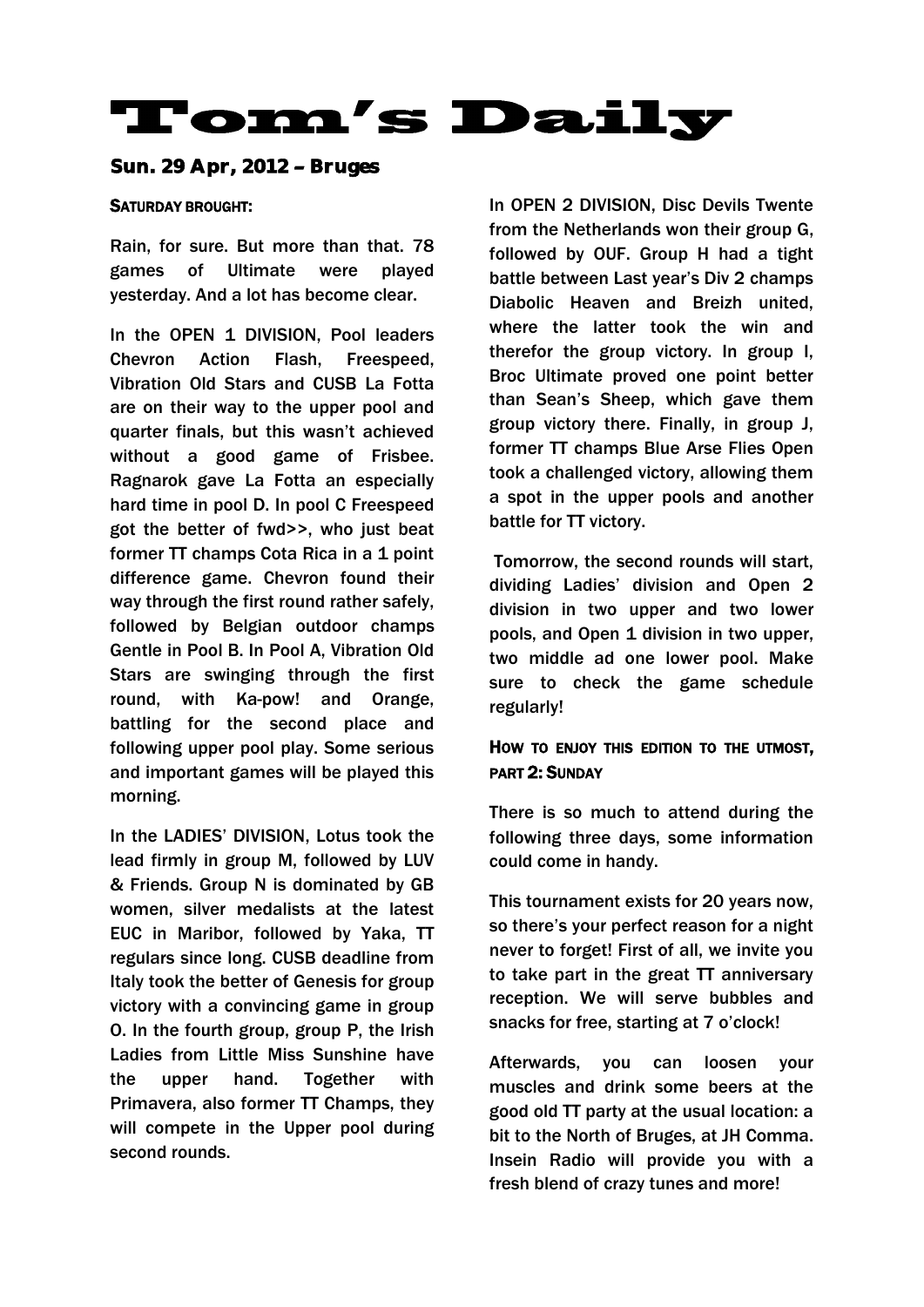#### Zooming in: The parties

TT has no history of dress-up parties, and we don't intend to, but receptions are different. Though, we don't want to forget why we are throwing this party for you the dress code for this evening's reception in the big tent is: 'half suit, half ultimate'. Meaning: a pair of fancy pants combined with your cleanest Frisbee shirt or the other way around, a nice shirt combined with flashy shorts and cleats.

#### OLD NEWS



Maybe you noticed already, but in this book that was published a few years ago, Tom's tourney was listed as a 'must do tournament'. It's always nice to know that our hard work is greatly appreciated by the players. On the other hand, no great tournament without great players, so lots of compliments to you as well!

#### GAMES TO WATCH

For early birds, or for those who like to eat breakfast while watching a nice game of ultimate: at 9.30h Cota Rica will compete against Freespeed on field 7 for their last chance to get into upper pools after Losing against fwd>>

At 14.30h, Vibration Old stars will play against La Fotta on field 1

At 15.30 and 16.30, The top 4 of the Ladies' division will play against each other. First, Lotus competes against Little Miss Sunshine, and then, GB women will take up the battle against CUSB deadline.

From 17.30h onwards, Quarter finals will be played on all fields.

#### Zooming in: gametime!

After one day of play, Freespeed , Swiss powerhouse who have been in Tom's Tourney's final twice (unfortunately for them without winning) in 2009 & 2010, are looking strong. With 3 victories after day one they are on a roll and possibly heading to the quarter finals. A tough game against Cota Rica, who only lost to fwd>>; awaits the Freespeed boys on sunday morning. The hardest game they had so far was playing against fwd>>, a battle which ended at 9-7. Freespeed traded points with the Austrian team fwd>> in the beginning of the game but stepped it up after even being one point down. Two very lucky catches and some nice plays later the Freespeedies took home the victory in their first game of the tournament. According to the Austrians both teams didn't really play their A-game. When asked to Freespeed they told the Tom's Daily crew that they had a little trouble finding their flow, as it was the first game of the tourney and